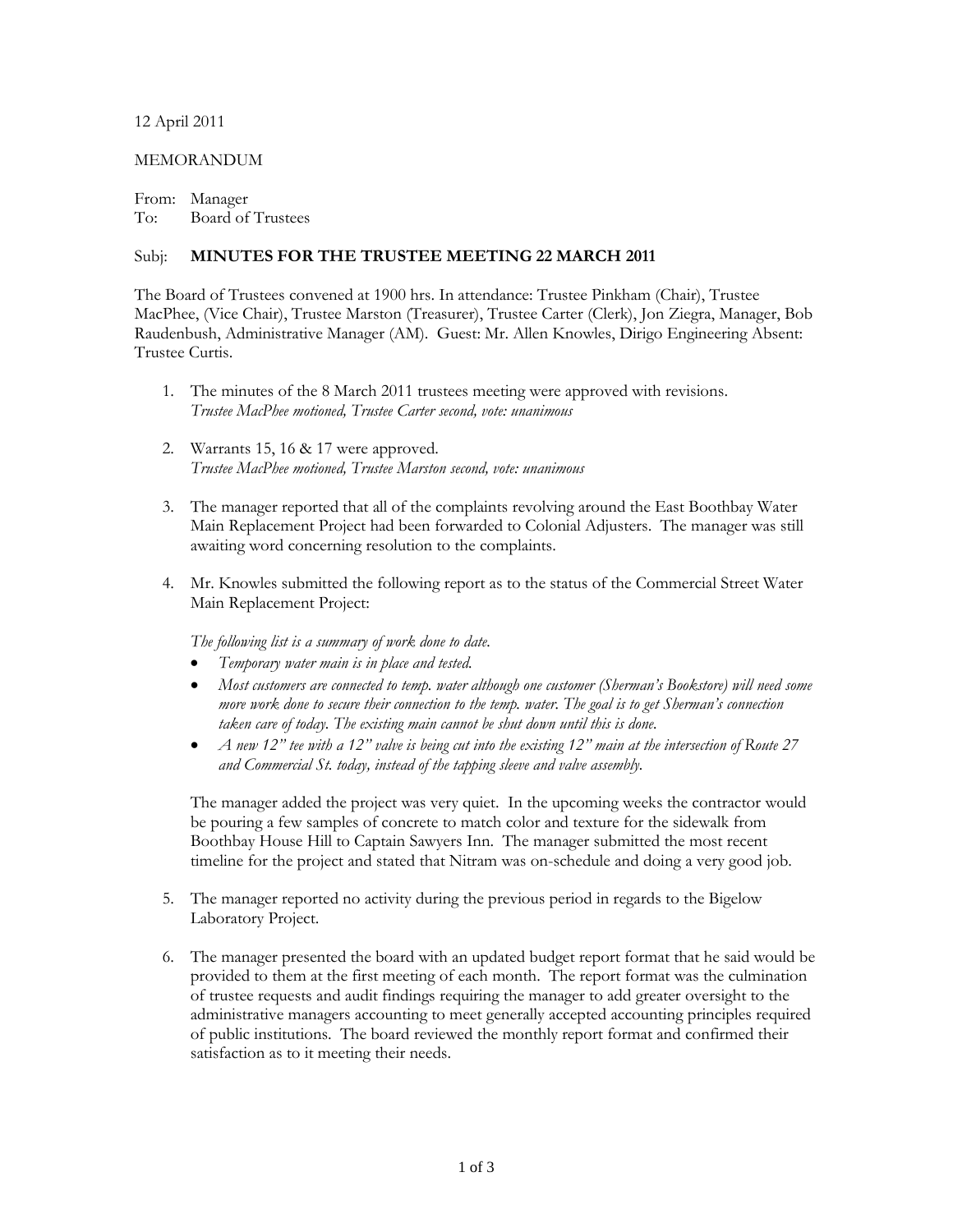- 7. The AM presented a report prepared by Raftelis answering the questions raised by the trustees at the previous meeting with regard to the impending rate case. The report gave the trustees four scenarios for rate structure, each with a single tier billing structure. Trustee Pinkham instructed the board, and the manager, to review the document and hoped that a single rate structure could be identified at the 12 April 2011 board meeting so that rate setting proceedings could move forward.
- 8. The AM reported no safety issues in the previous period.
- 9. The manager reported Mr. Greg Kidd, New England Water and Waste Water Training, had completed a Treatment Operator Grade IV Examination Preparatory course with the treatment plant operators. The manager reported that Adam Macy was sitting for his Grade IV exam that day. The treatment plant was reported to be operating well.

As reported previously, the state had taken the total organic carbon (TOC) samples from the filter effluent with the manager reporting the results as acceptable. The manager went on to correct his previous report in that there existed possible implications on district operations if the TOC level reaches ½ of the maximum contaminate level (MCL) on a running twelve month average. The manager did report that as of his report the state had not dictated to the district to sample for twelve-months. The manager finished by stating there would be a significant cost to the district if forced into TOC monitoring and that he would keep the board current on the situation.

- 10. The distribution division was reported to be gearing up for seasonal turn-on and that repairs to seasonal mains were progressing as the mains appeared from the snow-pack.
- 11. The manager reported the town manager of Boothbay was interested in moving forward with a proposal to fine tune the district's "needs and wants" for source water management services. The town manager was reported to have asked to set up a meeting between the manager and the town of Boothbay assessor (Second in command) to begin drafting a scope of services. The meeting was pending.
- 12. The manager reported as to the status of the Knickerkane Bridge, in particular the reestablishment of water main inadvertently, albeit illegally, destroyed under the supervision of the Maine Department of Transportation (DOT). The manager reported that two utility technicians were busy making the repair and DOT had been very accommodating to the district's needs. The manager was confident that the district would be able to serve its customers on Hodgdon Island and Barters Island on-time.
- 13. The manager reported that he, as vice-president of the Maine Water Utilities Association (MWUA) would be travelling to Washington D.C. as part of the AWWA Fly-In on 4 & 5 April where he would meet the Maine congressional delegation. Trustee Pinkham reminded the manager to thank Senator Collins and Congresswoman Pingree, on behalf of the board, for their assistance in securing the recent federal grant used in East Boothbay and on Commercial Street in the wake of the Washburn and Doughty fire. The manager promised a full report at the next trustee meeting and reminded the board that the cost of the trip would be picked up by the MWUA.
- 14. The manager reported that district had submitted the Infrastructure Needs Survey as requested by the Drinking Water Program, the first in the state to do so.